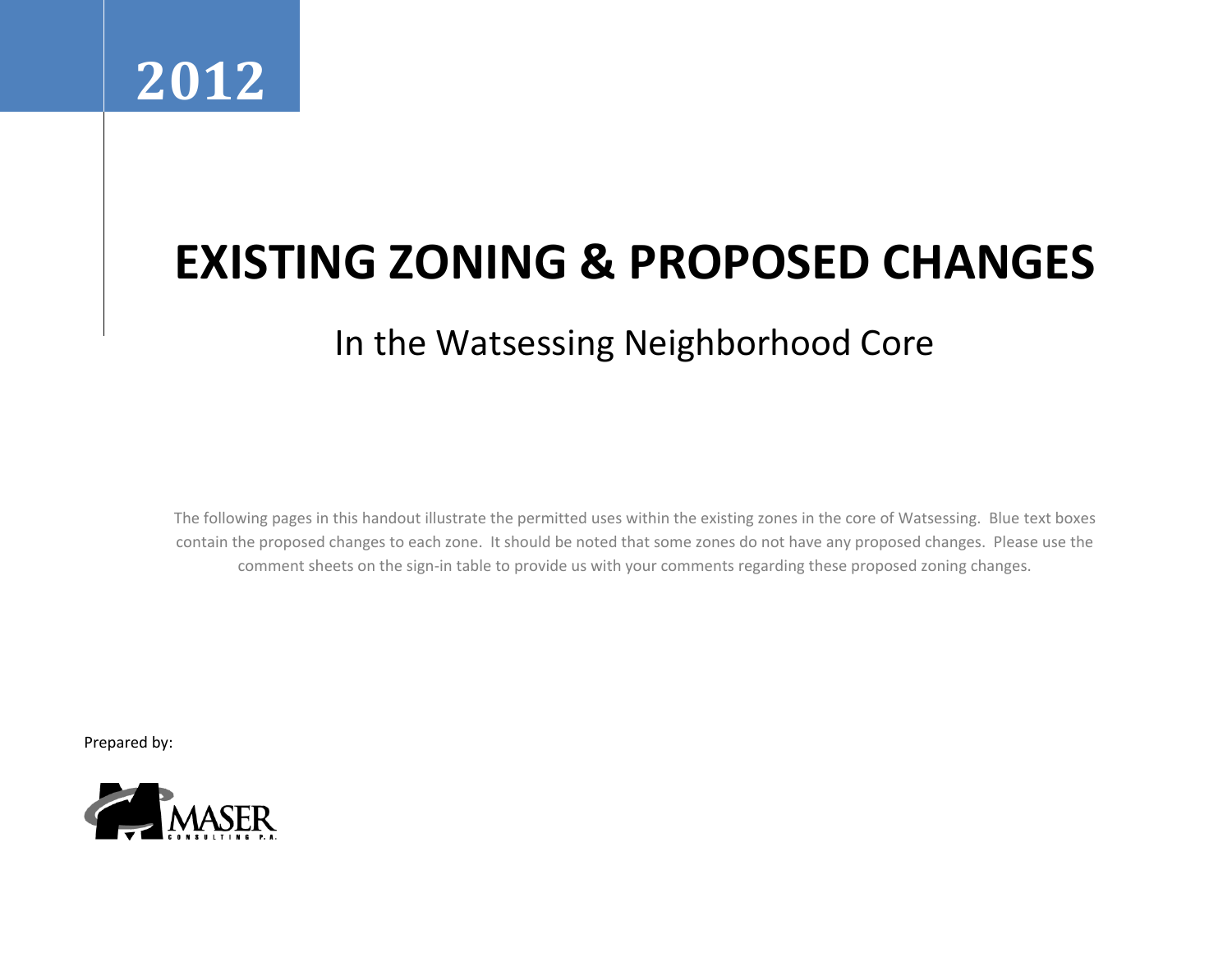#### **B-2 Neighborhood Business**.

- [\(1\)](http://www.ecode360.com/12002041?highlight=zoning,zoned,zones,zone#12002123) Principal permitted uses.
	- [\(a\)](http://www.ecode360.com/12002041?highlight=zoning,zoned,zones,zone#12002124) Restaurants, without drive-through service.
	- [\(b\)](http://www.ecode360.com/12002041?highlight=zoning,zoned,zones,zone#12002125) Fast food restaurants, without drive-through service.
	- [\(c\)](http://www.ecode360.com/12002041?highlight=zoning,zoned,zones,zone#12002126) Bars.

[\(d\)](http://www.ecode360.com/12002041?highlight=zoning,zoned,zones,zone#12002127) Offices.

- [\(e\)](http://www.ecode360.com/12002041?highlight=zoning,zoned,zones,zone#12002128) Personal services on the ground floor only, provided that not more than one establishment of the same type shall be permitted in the same block from side street to side street.
- [\(f\)](http://www.ecode360.com/12002041?highlight=zoning,zoned,zones,zone#12002129) Retail sales and services.
- [\(g\)](http://www.ecode360.com/12002041?highlight=zoning,zoned,zones,zone#12002130) Service clubs.
- [\(h\)](http://www.ecode360.com/12002041?highlight=zoning,zoned,zones,zone#12002131) Banks, which may offer drive-through service.
- [\(i\)](http://www.ecode360.com/12002041?highlight=zoning,zoned,zones,zone#12002132) Public parking areas.
- [\(j\)](http://www.ecode360.com/12002041?highlight=zoning,zoned,zones,zone#12002133) Public uses.
- [\(k\)](http://www.ecode360.com/12002041?highlight=zoning,zoned,zones,zone#12002134) Public utilities.
- [\(l\)](http://www.ecode360.com/12002041?highlight=zoning,zoned,zones,zone#12002135) Educational institutions.
- [\(m\)](http://www.ecode360.com/12002041?highlight=zoning,zoned,zones,zone#12002136) Public parks.

Rename "B-2" Zone to Mixed-Use Core Subdistrict. This is a sub-district of the new Watsessing Transit Village Zone. Refer to the Proposed Zoning Map for the location of this expanded zone.

Cap development at a maximum height of four (4) stories.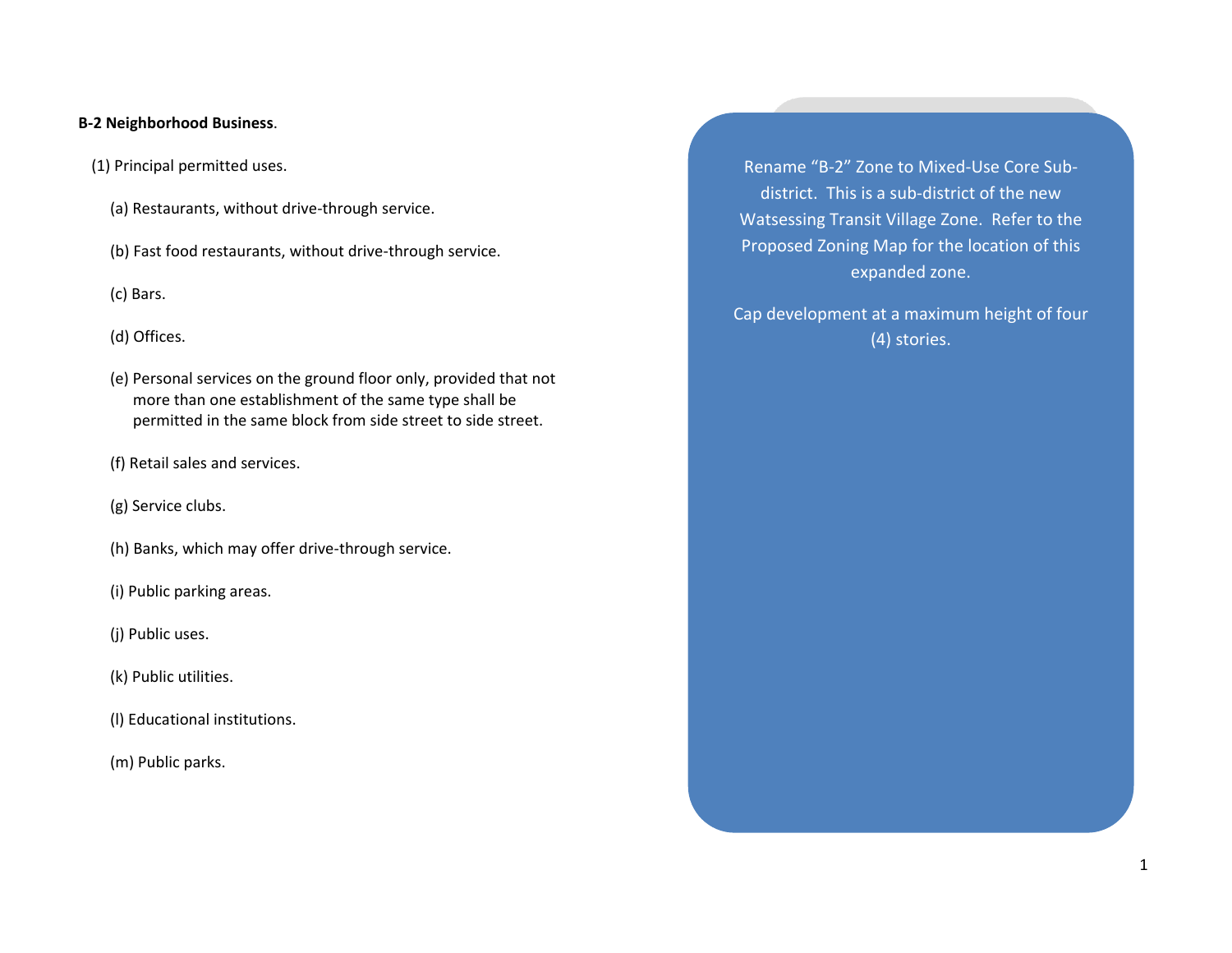- [\(n\)](http://www.ecode360.com/12002041?highlight=zoning,zoned,zones,zone#12002137) Shopping centers, with a maximum of 50,000 square feet of gross leasable floor space.
- [\(2\)](http://www.ecode360.com/12002041?highlight=r-1b%20zones,zoning,zoned,zones,r-1b,zone#12002138) Permitted accessory uses.
	- [\(a\)](http://www.ecode360.com/12002041?highlight=r-1b%20zones,zoning,zoned,zones,r-1b,zone#12002139) Uses that are customarily incidental and accessory to the principal use as permitted herein; however, no accessory parking facility shall front on a public street.
	- [\(b\)](http://www.ecode360.com/12002041?highlight=r-1b%20zones,zoning,zoned,zones,r-1b,zone#12002140) Massage, bodywork and somatic therapy. See § **[315-36D\(11\)](http://www.ecode360.com/12002041?highlight=r-1b%20zones,zoning,zoned,zones,r-1b,zone#12002004)**.
	- [\(c\)](http://www.ecode360.com/12002041?highlight=r-1b%20zones,zoning,zoned,zones,r-1b,zone#12002141) Sidewalk cafes and outdoor dining. See § **[315-36D\(12\)](http://www.ecode360.com/12002041?highlight=r-1b%20zones,zoning,zoned,zones,r-1b,zone#12002017)**.
- [\(3\)](http://www.ecode360.com/12002041?highlight=r-1b%20zones,zoning,zoned,zones,r-1b,zone#12002142) Conditional uses.
	- [\(a\)](http://www.ecode360.com/12002041?highlight=r-1b%20zones,zoning,zoned,zones,r-1b,zone#12002143) Multifamily dwellings.
	- [\(b\)](http://www.ecode360.com/12002041?highlight=r-1b%20zones,zoning,zoned,zones,r-1b,zone#12002144) Gasoline service stations.

#### **CORD Commuter-Oriented Residential District.**

- [\(1\)](http://www.ecode360.com/12002041?highlight=zoning,zoned,zones,zone#12002169) Permitted uses, conditional uses and accessory uses.
	- [\(a\)](http://www.ecode360.com/12002041?highlight=zoning,zoned,zones,zone#12002179) Permitted principal uses. The following principal uses are permitted:
		- [\[1\]](http://www.ecode360.com/12002041?highlight=zoning,zoned,zones,zone#12002180) Single-family and two-family stacked townhouses and midrise multifamily residential buildings;
		- [\[2\]](http://www.ecode360.com/12002041?highlight=zoning,zoned,zones,zone#12002181) Conversions of existing buildings in excess of 55 feet in height to multifamily dwellings;
		- [\[3\]](http://www.ecode360.com/12002041?highlight=zoning,zoned,zones,zone#12002182) Professional offices, but only on a floor other than the ground floor of a mixed-use residential and commercial building;

Remove shopping centers as a permitted use.

Add "multifamily units above ground-level nonresidential" as a permitted use. To be capped at 25 dwelling units per acre (current permitted density under conditional use standards).

Change "multifamily dwellings" to "multifamily residential buildings". This will require new conditions to be crafted.

Remove gasoline stations as conditional uses.

Rename "Commuter-Oriented Residential District" Zone to "Commuter-Oriented Residential Sub-district". This is a sub-district of the new Watsessing Transit Village Zone. Refer to the Proposed Zoning Map for the location of the CORD Zone.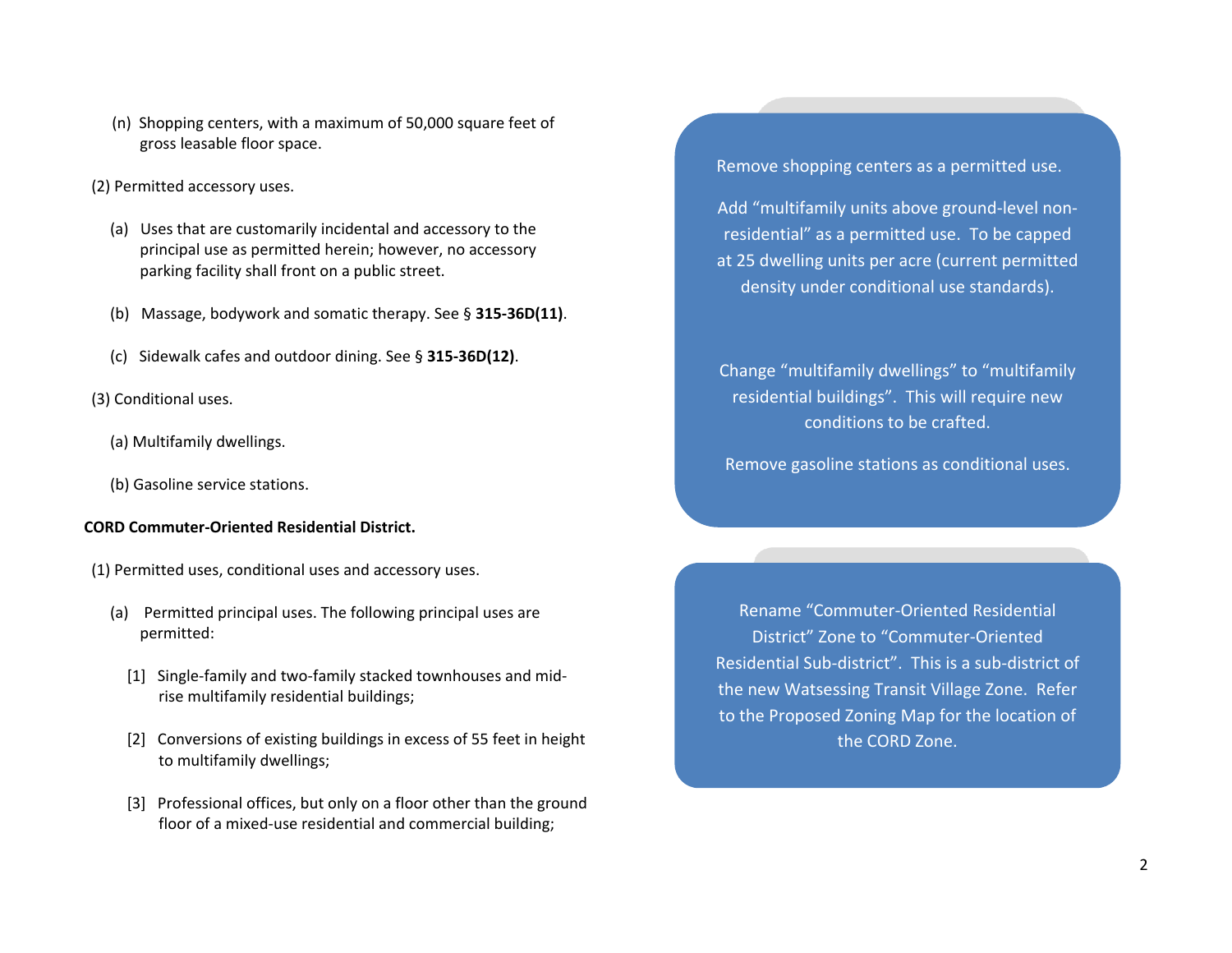- [\[4\]](http://www.ecode360.com/12002041?highlight=zoning,zoned,zones,zone#12002187) The following commercial uses are permitted, but only on the ground floor of a mixed-use residential and commercial building:
	- [\[a\]](http://www.ecode360.com/12002041?highlight=zoning,zoned,zones,zone#13997082) Retail sales and services;
	- [\[b\]](http://www.ecode360.com/12002041?highlight=zoning,zoned,zones,zone#13997083) Restaurants and bars, without drive-through services; and
	- [\[c\]](http://www.ecode360.com/12002041?highlight=zoning,zoned,zones,zone#13997084) Banks and savings-and-loan institutions, which may offer drive-through services.
- [\[5\]](http://www.ecode360.com/12002041?highlight=zoning,zoned,zones,zone#12002188) Health clubs, but only on a floor other than the ground floor of a mixed-use residential and commercial building;
- [\[6\]](http://www.ecode360.com/12002041?highlight=zoning,zoned,zones,zone#12002189) Public uses, but excluding facilities such as a public works garage, water treatment plant, public electric generating station and uses of a similar nature; and
- [\[7\]](http://www.ecode360.com/12002041?highlight=zoning,zoned,zones,zone#13997085) Open space, such as parks and plazas, consistent with NJDEP rules and regulations and environmental engineering controls.
- [\(b\)](http://www.ecode360.com/12002041?highlight=r-1b%20zones,zoning,zoned,zones,r-1b,zone#12002190) Permitted accessory uses.
	- [\[1\]](http://www.ecode360.com/12002041?highlight=r-1b%20zones,zoning,zoned,zones,r-1b,zone#12002191) Uses customarily accessory and incidental to any permitted or conditionally permitted use shall be permitted; provided, however, that no outdoor storage shall be permitted.
	- [\[2\]](http://www.ecode360.com/12002041?highlight=r-1b%20zones,zoning,zoned,zones,r-1b,zone#12002192) Ground floor parking garages within the footprint of a multifamily or mixed-use building shall be permitted only if enclosed in a manner that renders them as inconspicuous as possible through coordination with the architectural design of the facade of the building. Any such parking garage may front on a public street.
- [\[3\]](http://www.ecode360.com/12002041?highlight=r-1b%20zones,zoning,zoned,zones,r-1b,zone#12002193) Except as set forth in § **[315-38G\(2\)\(b\)\[2\]](http://www.ecode360.com/12002041?highlight=r-1b%20zones,zoning,zoned,zones,r-1b,zone#12002192)**, above, parking facilities not fronting on a public street.
- [\[4\]](http://www.ecode360.com/12002041?highlight=r-1b%20zones,zoning,zoned,zones,r-1b,zone#12002194) Ground floor parking areas which are not incorporated into a structure may be located in a front yard, provided they serve only the ground floor commercial uses in a mixed-use building and they are accessible only from Arlington Avenue.
- [\[5\]](http://www.ecode360.com/12002041?highlight=r-1b%20zones,zoning,zoned,zones,r-1b,zone#13997086) Sidewalk cafes and outdoor dining. See § **[315-36D\(12\)](http://www.ecode360.com/12002041?highlight=r-1b%20zones,zoning,zoned,zones,r-1b,zone#12002017)**.
- [\[6\]](http://www.ecode360.com/12002041?highlight=r-1b%20zones,zoning,zoned,zones,r-1b,zone#13997087) Clubhouse and recreational facilities serving multi-family developments.
- [\(c\)](http://www.ecode360.com/12002041?highlight=r-1b%20zones,zoning,zoned,zones,r-1b,zone#12002195) Conditional uses: wireless communication facilities, subject to the provisions of § **[315-39B\(7\)](http://www.ecode360.com/12002041?highlight=r-1b%20zones,zoning,zoned,zones,r-1b,zone#12002454)**.
- [\(3\)](http://www.ecode360.com/12002041?highlight=r-1b%20zones,zoning,zoned,zones,r-1b,zone#12002196) Lot and bulk regulations. All permitted uses, conditional uses, principal buildings and accessory structures shall comply with all requirements of Article **[IV](http://www.ecode360.com/12001593#12001593)** and Article **[V](http://www.ecode360.com/12002041?highlight=r-1b%20zones,zoning,zoned,zones,r-1b,zone#12001864)** of this chapter unless otherwise specifically set forth herein. In the CORD Zone, the following lot and bulk regulations shall apply:
	- [\(a\)](http://www.ecode360.com/12002041?highlight=r-1b%20zones,zoning,zoned,zones,r-1b,zone#12002197) The minimum lot area is two acres;
	- [\(b\)](http://www.ecode360.com/12002041?highlight=r-1b%20zones,zoning,zoned,zones,r-1b,zone#12002198) The maximum density is 50 dwelling units per acre;
	- [\(c\)](http://www.ecode360.com/12002041?highlight=r-1b%20zones,zoning,zoned,zones,r-1b,zone#12002199) More than one principal building may be constructed on a lot;
	- [\(d\)](http://www.ecode360.com/12002041?highlight=r-1b%20zones,zoning,zoned,zones,r-1b,zone#12002200) All principal buildings which front on a public street must have front yards facing the street. The Board may grant an exception to this requirement in any particular development if it determines that it is a better planning alternative for a principal building to have a front yard facing an internal drive. In no case, however, shall the rear of any building face a public street.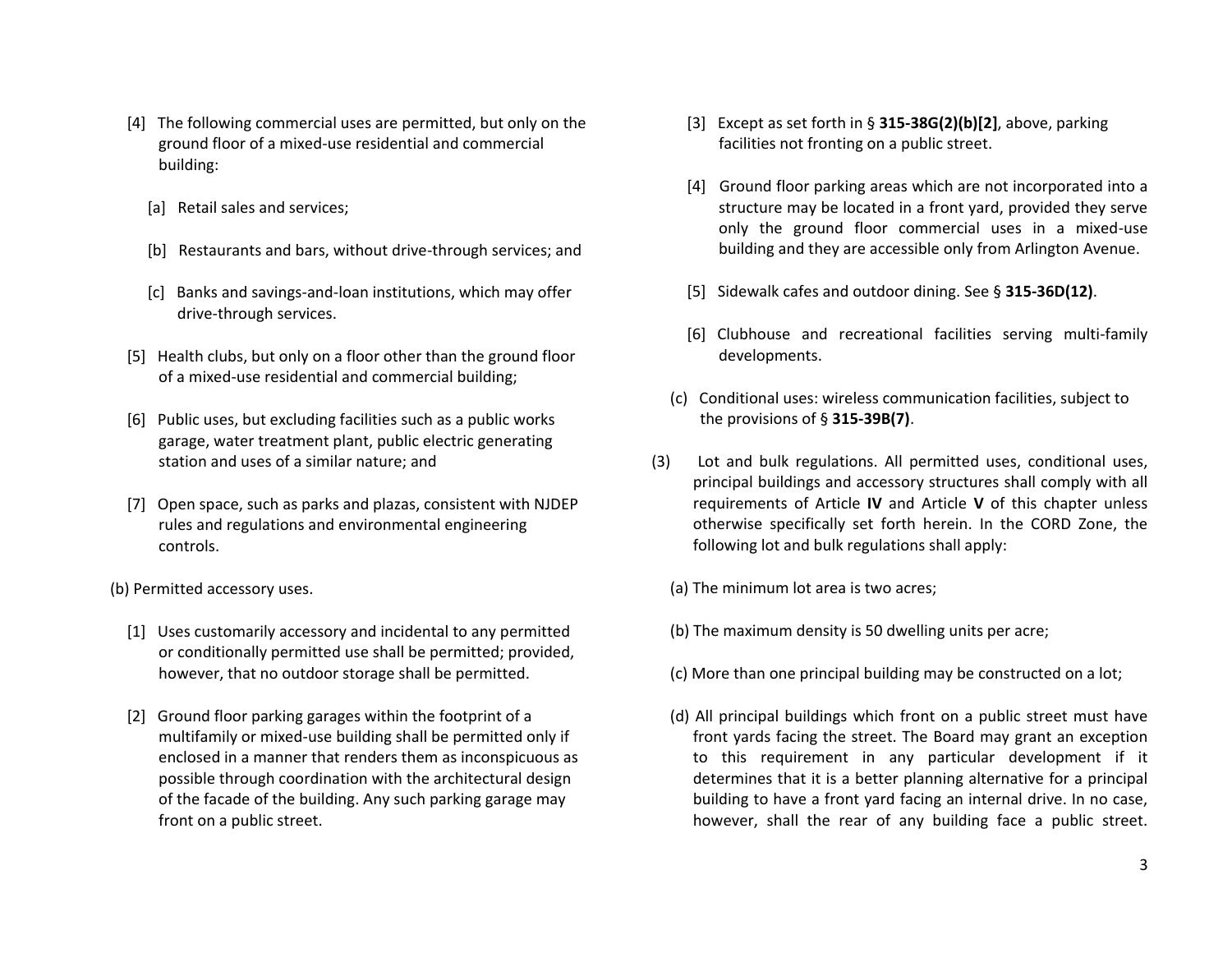Nothing herein shall preclude buildings being located on internal drives or private streets;

- [\(e\)](http://www.ecode360.com/12002041?highlight=r-1b%20zones,zoning,zoned,zones,r-1b,zone#12002201) The minimum front yard setback shall be 10 feet, and the maximum front yard setback shall be 20 feet;
- [\(f\)](http://www.ecode360.com/12002041?highlight=r-1b%20zones,zoning,zoned,zones,r-1b,zone#12002202) The minimum rear yard setback for principal buildings and accessory multilevel parking garages shall be 20 feet. All other accessory structures shall have a minimum rear yard setback of 10 feet;
- [\(g\)](http://www.ecode360.com/12002041?highlight=r-1b%20zones,zoning,zoned,zones,r-1b,zone#12002203) The minimum side yard setback shall be five feet;
- [\(h\)](http://www.ecode360.com/12002041?highlight=r-1b%20zones,zoning,zoned,zones,r-1b,zone#12002204) Except for parking garages and areas permitted by § **[315-](http://www.ecode360.com/12002041?highlight=r-1b%20zones,zoning,zoned,zones,r-1b,zone#12002190) [38G\(2\)\(b\)](http://www.ecode360.com/12002041?highlight=r-1b%20zones,zoning,zoned,zones,r-1b,zone#12002190)** above, and gate houses, and except as permitted by § **[315-35B](http://www.ecode360.com/12002041?highlight=r-1b%20zones,zoning,zoned,zones,r-1b,zone#12001908)**, accessory structures shall not be located in any front or side yard and shall comply with the setback requirements set forth herein;
- [\(i\)](http://www.ecode360.com/12002041?highlight=r-1b%20zones,zoning,zoned,zones,r-1b,zone#12002205) The maximum impervious lot coverage is 80%;
- [\(j\)](http://www.ecode360.com/12002041?highlight=r-1b%20zones,zoning,zoned,zones,r-1b,zone#12002206) The minimum building height for principal buildings is three stories or 35 feet;
- [\(k\)](http://www.ecode360.com/12002041?highlight=r-1b%20zones,zoning,zoned,zones,r-1b,zone#12002207) The maximum building height for principal buildings is five stories or 55 feet, except as permitted by § **[315-35E](http://www.ecode360.com/12002041?highlight=r-1b%20zones,zoning,zoned,zones,r-1b,zone#12001932)**. Existing buildings proposed for residential conversion may exceed 55 feet in height, but the building's height shall not be increased. Accessory multilevel parking garages may equal the height of the principal buildings which they serve. Accessory clubhouses and recreational facilities shall not exceed 25 feet in height. All other accessory structures shall not exceed 15 feet in height;
- [\(l\)](http://www.ecode360.com/12002041?highlight=r-1b%20zones,zoning,zoned,zones,r-1b,zone#12002208) The minimum separation between buildings will be either zero feet if the buildings abut one another or 15 feet to accommodate pedestrian walkways or driveway access to parking facilities;
- [\(m\)](http://www.ecode360.com/12002041?highlight=r-1b%20zones,zoning,zoned,zones,r-1b,zone#12002209) There shall be a mixture of building heights in any mixed-use development, with not more than 20% of the buildings five stories;
- [\(n\)](http://www.ecode360.com/12002041?highlight=r-1b%20zones,zoning,zoned,zones,r-1b,zone#12002210) Parking facilities shall be appropriately screened from principal uses on adjoining lots; and
- [\(o\)](http://www.ecode360.com/12002041?highlight=r-1b%20zones,zoning,zoned,zones,r-1b,zone#12002211) A minimum of 10% of a lot must be open space devoted to active or passive recreation, including play areas, sitting areas, swimming pools and the like, consistent with NJDEP rules and regulations.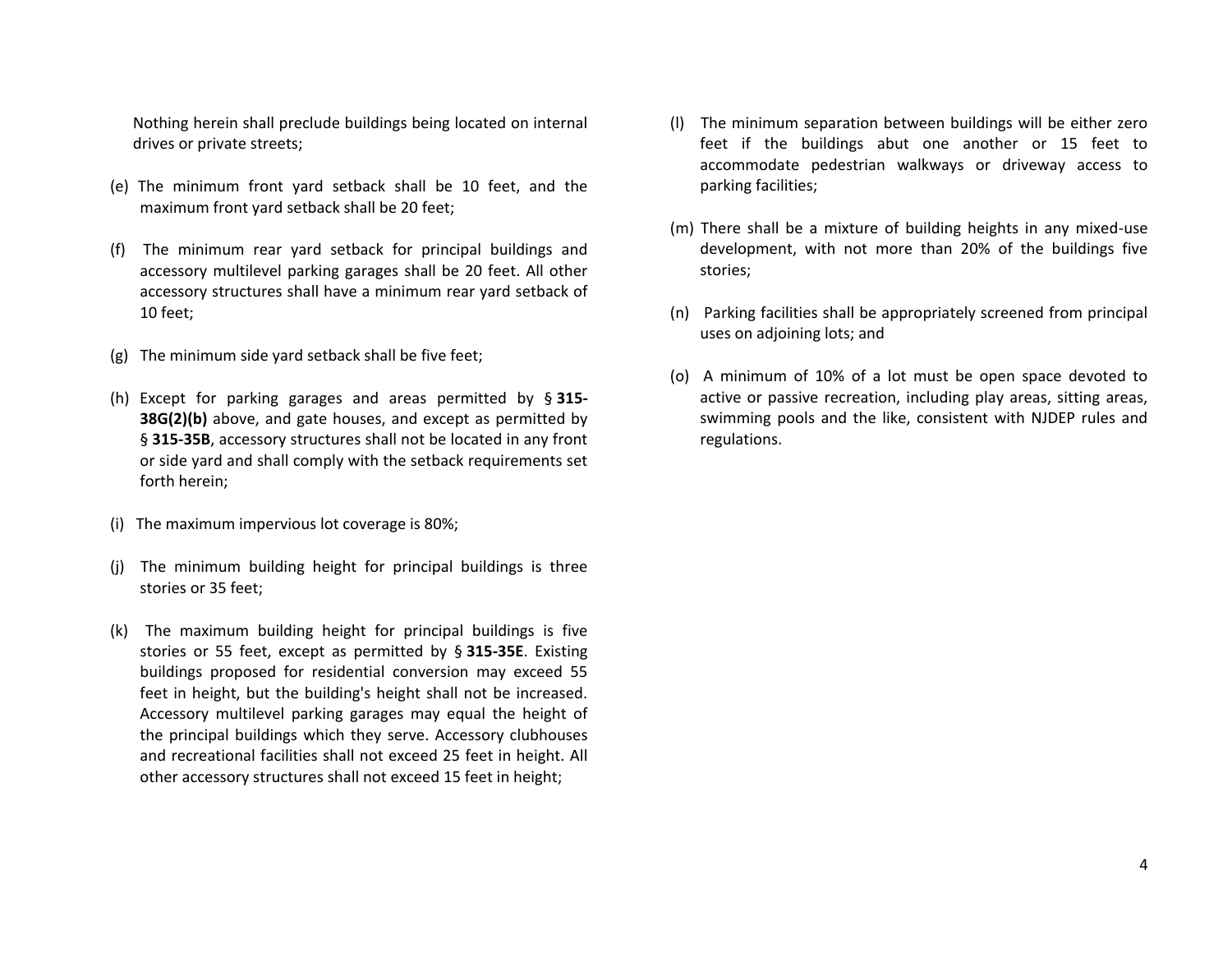#### **R-G Garden Apartment Residential Zone.**

- [\(1\)](http://www.ecode360.com/12002054#12002054) Principal permitted uses.
	- [\(a\)](http://www.ecode360.com/12002055#12002055) Garden apartments.
	- [\(b\)](http://www.ecode360.com/12002056#12002056) Mid-rise multifamily apartment buildings.
	- [\(c\)](http://www.ecode360.com/12002057#12002057) Public parks and playgrounds.
	- [\(d\)](http://www.ecode360.com/12002058#12002058) Institutional uses.
	- [\(e\)](http://www.ecode360.com/12002059#12002059) Houses of worship on parcels of 10,000 square feet or greater.

### **R-2B Single- and two-family residential Zone.**

- [\(1\)](http://www.ecode360.com/12002044#12002044) Principal permitted uses.
	- [\(a\)](http://www.ecode360.com/12002045#12002045) Single-family detached dwellings.
	- [\(b\)](http://www.ecode360.com/12002046#12002046) Public parks and playgrounds.
	- [\(c\)](http://www.ecode360.com/12002047#12002047) Two-family dwellings

#### **CBD Central Business District.**

- [\(1\)](http://www.ecode360.com/12002146#12002146) Principal permitted uses.
	- [\(a\)](http://www.ecode360.com/12002147#12002147) Eating and drinking establishments (fully enclosed, consumption entirely within the building but excluding drive-through establishments).

No changes proposed to the R-G Zone.

No changes proposed to the R-2B Zone.

No changes proposed to the CBD Zone.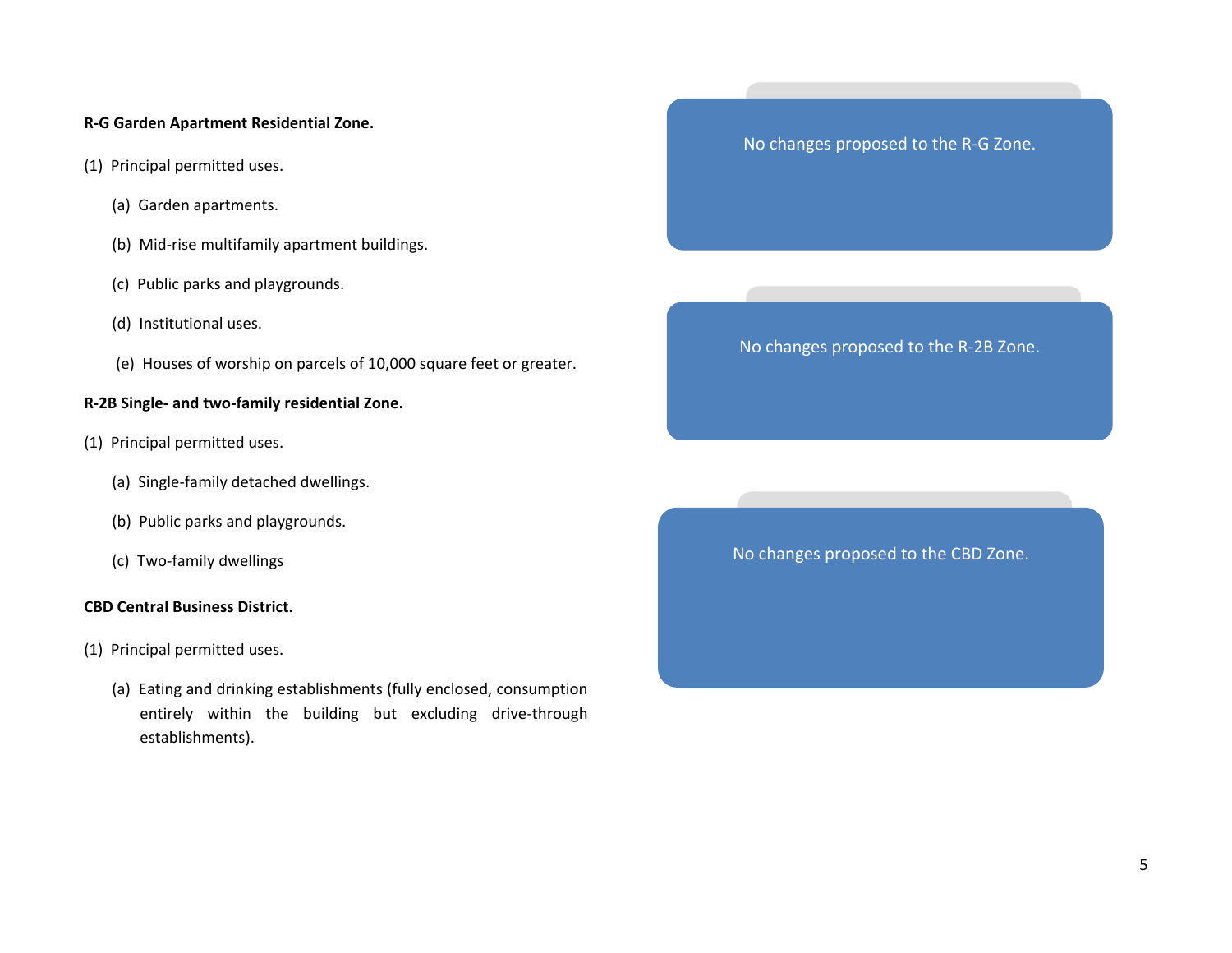- [\(b\)](http://www.ecode360.com/12002148#12002148) Residential dwelling units on the second floor or above to a maximum overall height of six stories and subject to the parking requirements of this chapter.
- [\(c\)](http://www.ecode360.com/12002149#12002149) Multilevel garages and parking decks above or below ground.
- [\(d\)](http://www.ecode360.com/12002150#12002150) Offices.
- [\(e\)](http://www.ecode360.com/12002151#12002151) Personal service establishments (excluding massage parlors) on the ground floor only, provided that not more than one establishment of the same type shall be permitted in the same block from side street to side street.
- [\(f\)](http://www.ecode360.com/12002152#12002152) Retail stores on the ground floor only.
- [\(g\)](http://www.ecode360.com/12002153#12002153) Service club.
- [\(h\)](http://www.ecode360.com/12002154#12002154) Theater.
- [\(i\)](http://www.ecode360.com/12002155#12002155) Places of worship, including parish house and Sunday school buildings on individual parcels of at least 10,000 square feet.
- [\(j\)](http://www.ecode360.com/12002156#12002156) Educational institutions.
- [\(k\)](http://www.ecode360.com/12002157#12002157) Public parks.
- [\(l\)](http://www.ecode360.com/12002158#12002158) Banks.
- [\(m\)](http://www.ecode360.com/12002159#12002159) Commercial parking facilities.
- [\(n\)](http://www.ecode360.com/12002160#12002160) Commercial recreational facilities.
- [\(o\)](http://www.ecode360.com/12002161#12002161) Automobile sales.
- [\(p\)](http://www.ecode360.com/12002162#12002162) Car washes.

#### **M1 Zone.**

- [\(1\)](http://www.ecode360.com/12002270#12002270) Principal permitted uses:
	- [\(a\)](http://www.ecode360.com/12002271#12002271) Offices.
	- [\(b\)](http://www.ecode360.com/12002272#12002272) Manufacturing.
	- [\(c\)](http://www.ecode360.com/12002273#12002273) Automobile sales.
	- [\(d\)](http://www.ecode360.com/12002274#12002274) Research laboratories.
	- [\(e\)](http://www.ecode360.com/12002275#12002275) Public buildings.
	- [\(f\)](http://www.ecode360.com/12002276#12002276) Public utilities.
	- [\(g\)](http://www.ecode360.com/12002277#12002277) Educational institutions.
	- [\(h\)](http://www.ecode360.com/12002278#12002278) Public parks.
	- [\(i\)](http://www.ecode360.com/12002279#12002279) Warehousing and self-storage.
	- [\(j\)](http://www.ecode360.com/12002280#12002280) Parking facilities.
	- [\(k\)](http://www.ecode360.com/12002281#12002281) Outdoor storage.
	- [\(d\)](http://www.ecode360.com/12002288#12002288) Wireless communications facilities.

No changes proposed to the M1 Zone.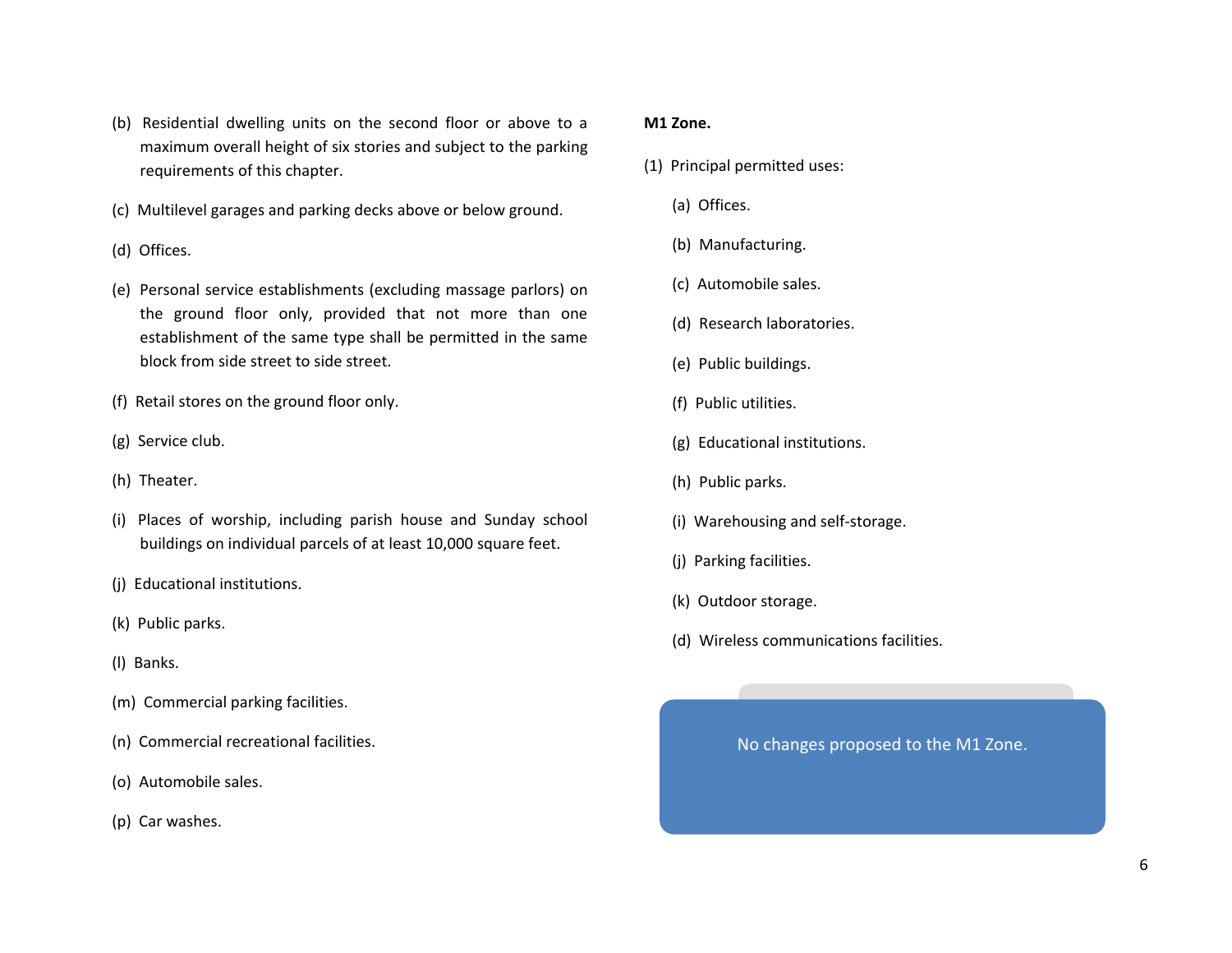## **PR Public/Recreational Zone.**

- [\(1\)](http://www.ecode360.com/12002344#12002344) Principal permitted uses.
	- [\(a\)](http://www.ecode360.com/12002345#12002345) Public uses.
	- [\(b\)](http://www.ecode360.com/12002346#12002346) Public parks.
	- [\(c\)](http://www.ecode360.com/12002347#12002347) Municipal parking facilities.
	- [\(d\)](http://www.ecode360.com/12002348#12002348) Public open space.
	- [\(e\)](http://www.ecode360.com/12002349#12002349) Schools.
	- [\(f\)](http://www.ecode360.com/12002350#12002350) Senior citizen centers.
	- [\(g\)](http://www.ecode360.com/12002351#12002351) Libraries.
	- [\(h\)](http://www.ecode360.com/12002352#12002352) Public and private recreation facilities.
	- [\(i\)](http://www.ecode360.com/12002353#12002353) Post offices.

**HRPA Hartz Redevelopment Plan Area.**

No changes proposed to the PR Zone.

.

Hartz Redevelopment Plan Area is a Redevelopment Plan adopted in 2012. This document supersedes existing zoning requirements. Changes cannot be proposed.